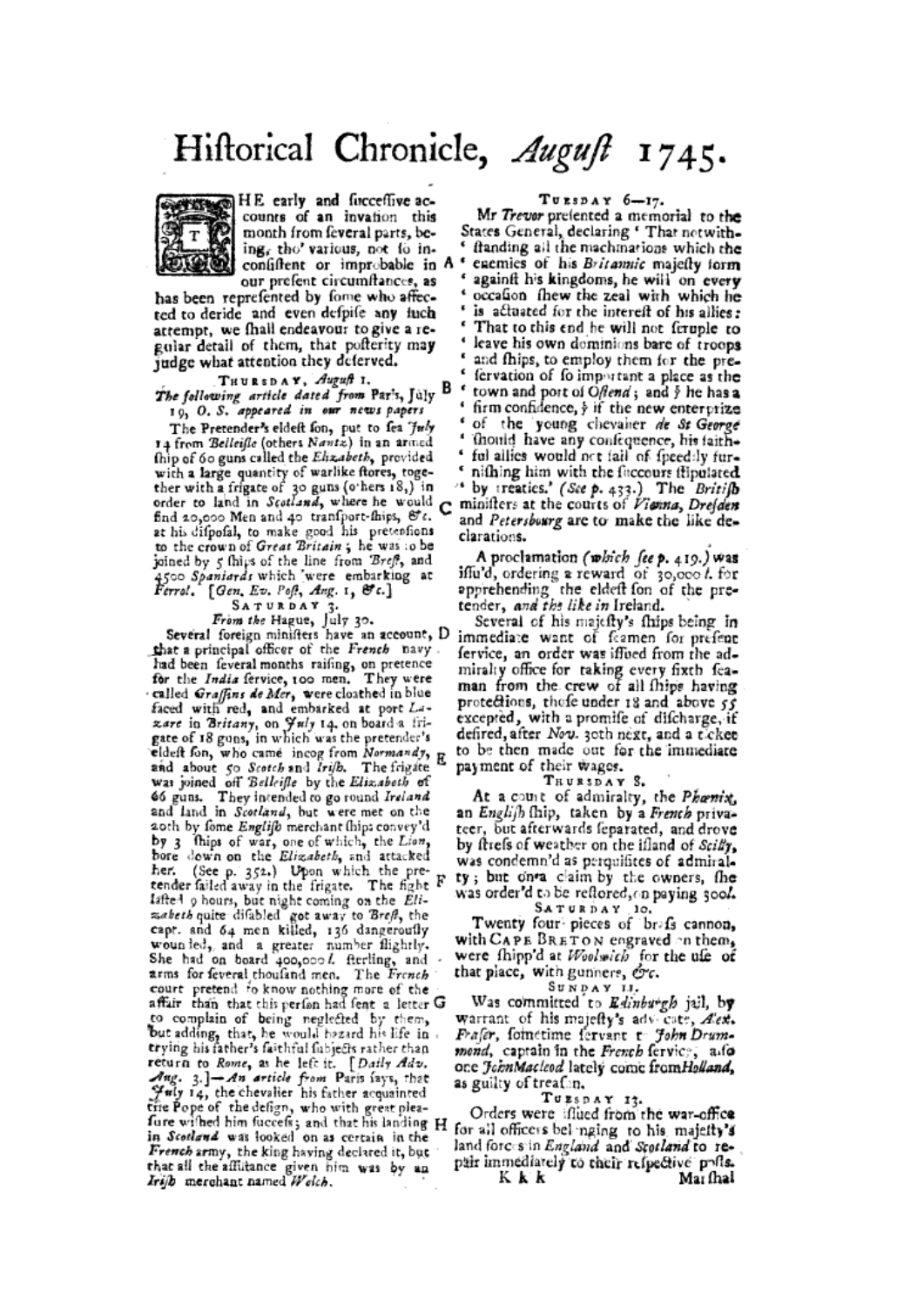# Historical Chronicle, *August* 1745.



HE early and successive accounts of an invasion this month from several parts being tho' various not so inconsistent or improbable in our present

circumstances as has been represented by some who affected to deride and even despise any such attempt we shall endeavour to give a regular detail of them that posterity may judge what attention they deserved.

### THURSDAY *August* 1.

# *The fallowing article dated from Paris* July 19 O. S. *appeared in our news papers*

The Pretender's eldest son put to sea July 14 from *Belleisle* (others *Nantz*) in an armed ship of 60 guns called the *Elizabeth* provided with a large quantity of warlike stores, together with a frigate of 30 guns (others 18) in order to land in *Scotland* where he would find 10,000 Men and 40 transport ships &c. at his disposal to make good his pretensions to the crown of *Great Britain* he was t0 be joined by 5 ships of the line from *Brest* and 4500 *Spaniards* which were embarking at *Ferrol* [*Gen. Ev. Post Aug* 1 &c.]

# SATURDAY 3.

# *From the* Hague July 30.

Several foreign ministers have an account, that a principal officer of the *French* navy had been several months raising on pretence for the *India* service 100 men. They were called *Grassins de Mer,* were cloathed in blue faced with red, and embarked at port *Lazare* in *Britany* on *July* 14 on board a frigate of 18 guns in which was the pretender's eldest son who came incog from *Normandy* and about 50 *Scotch* and *Irish*. The frigate was joined off *Belleisle* by the *Elizabeth* of 66 guns They intended to go round *Ireland* and land in *Scotland* but were met on the 20th by some English merchant ship convoy'd by 3 ships

of war, one of which, the *Lion* bore down on the *Elizabeth* and attacked her (See p [352.](http://books.google.com/books?id=f2YdAQAAMAAJ&dq=brest%20ship%20elizabeth%201745&pg=PA352#v=onepage&q=brest%20ship%20elizabeth%201745&f=false)) Upon which the pretender sailed away in the frigate The fight lasted 9 hours but night coming on the *Elizabeth* quite disabled got away to *Brest* the capt. and 64 men killed 136 dangerously wounded and a greater number slightly. She had on board 400,000*l.* sterling and arms for several thousand men The *French* court pretend to know nothing more of the affair than that this person had sent a letter to complain of being neglected by them, but adding, that he would hazard his life in trying his father's faithful subjects rather than return to *Rome,* as he left it [*Daily Adv. A*ug. 3.]— *An article from* Paris says that *July* 14 the chevalier his father acquainted the Pope of the design, who with great pleasure wished him success; and that his landing in *Scotland* was looked on as certain in the *French* army, the king having declared it, but that all the assistance given him was by an *Irish* merchant named *Welch.*

# TUESDAY 6-17

Mr *Trevor* presented a memorial to the States General declaring 'That notwithstanding all the machinations which the enemies of his *Britannic* majesty form against his kingdoms, he will on every occasion shew the zeal with which he is actuated for the interest of his allies: That to this end he will not scruple to leave his own dominions bare of troops and ships to employ them for the preservation of so important a place as the town and port of *Ostend;* and y<sup>t</sup> he has a firm confidence, y<sup>t</sup> if the new enterprize of the young chevalier *de St George* should have any consequence, his faithful allies would not fail of speedily furnishing him with the succours stipulated by treaties (See p. [433.](http://books.google.com/books?id=f2YdAQAAMAAJ&dq=brest%20ship%20elizabeth%201745&pg=PA433#v=onepage&q=brest%20ship%20elizabeth%201745&f=false)) The *British* ministers at the courts of *Vienna, Dresden* and *Petersburg* are to make the like declarations.

A proclamation (*which see p*. [419.](http://books.google.com/books?id=f2YdAQAAMAAJ&dq=brest%20ship%20elizabeth%201745&pg=PA419#v=onepage&q=brest%20ship%20elizabeth%201745&f=false)) was issu'd ordering a reward of 30,000*l.* for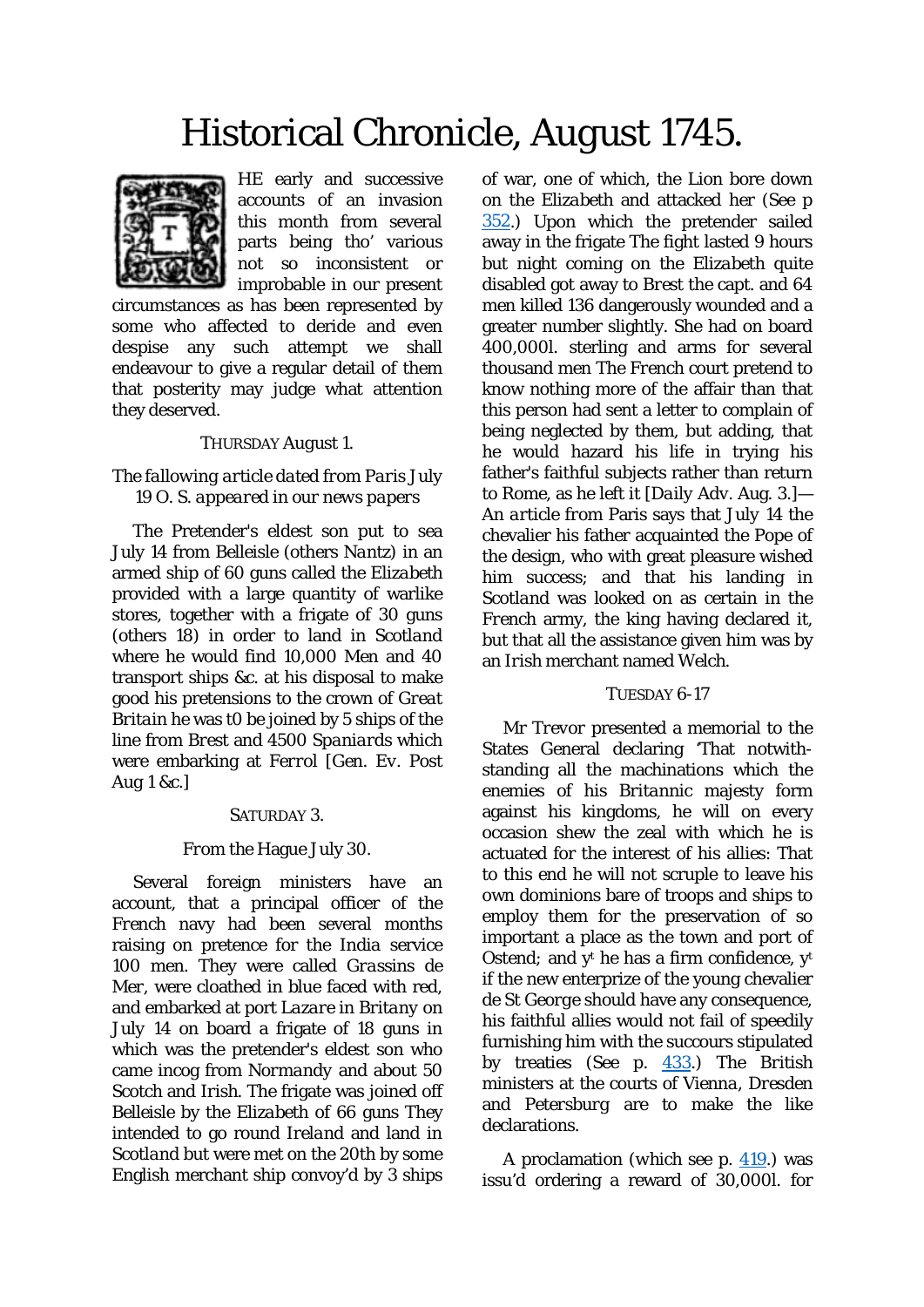apprehending the eldest son of the pretender *and the like in* Ireland.

Several of his majesty's ships being in immediate want of seamen for present service, an order was issued from the admiralty office for taking every sixth seaman from the crew of all ships having protections, these under 18 and above 55 excepted, with a promise of discharge, if desired after *Nov.* 30th next, and a ticket to be then made out for the immediate payment of their wages.

#### THURSDAY 8.

At account of admiralty, the *Phœnix*, an *English* ship, taken by a *French* privateer but afterwards separated and drove by stress of weather on the island of *Scilly*, was condemn'd as perquisites of admiralty; but on on a claim by the owners she was order'd to be restored, on paying 600*l.*

#### SATURDAY 10.

Twenty four pieces of brass cannon with CAPE BRETON engraved on them were shipp'd at *Woolwich* for the use of that place, with gunners, etc.

### SUNDAY 11.

Was committed ti Edinburgh jail by warrant of his majesty's advocate *Alex.*<br>Fraser sometime servant to John *Fraser* sometime servant to J*ohn Drummond,* captain in the *French* service, also one *John MacLeod* lately come from *Holland* as guilty of treason.

# TUESDAY 13.

Orders were issued from the war office for all officers belonging to his majesty's land forces in England and Scotland to repair immediately to their respective posts.